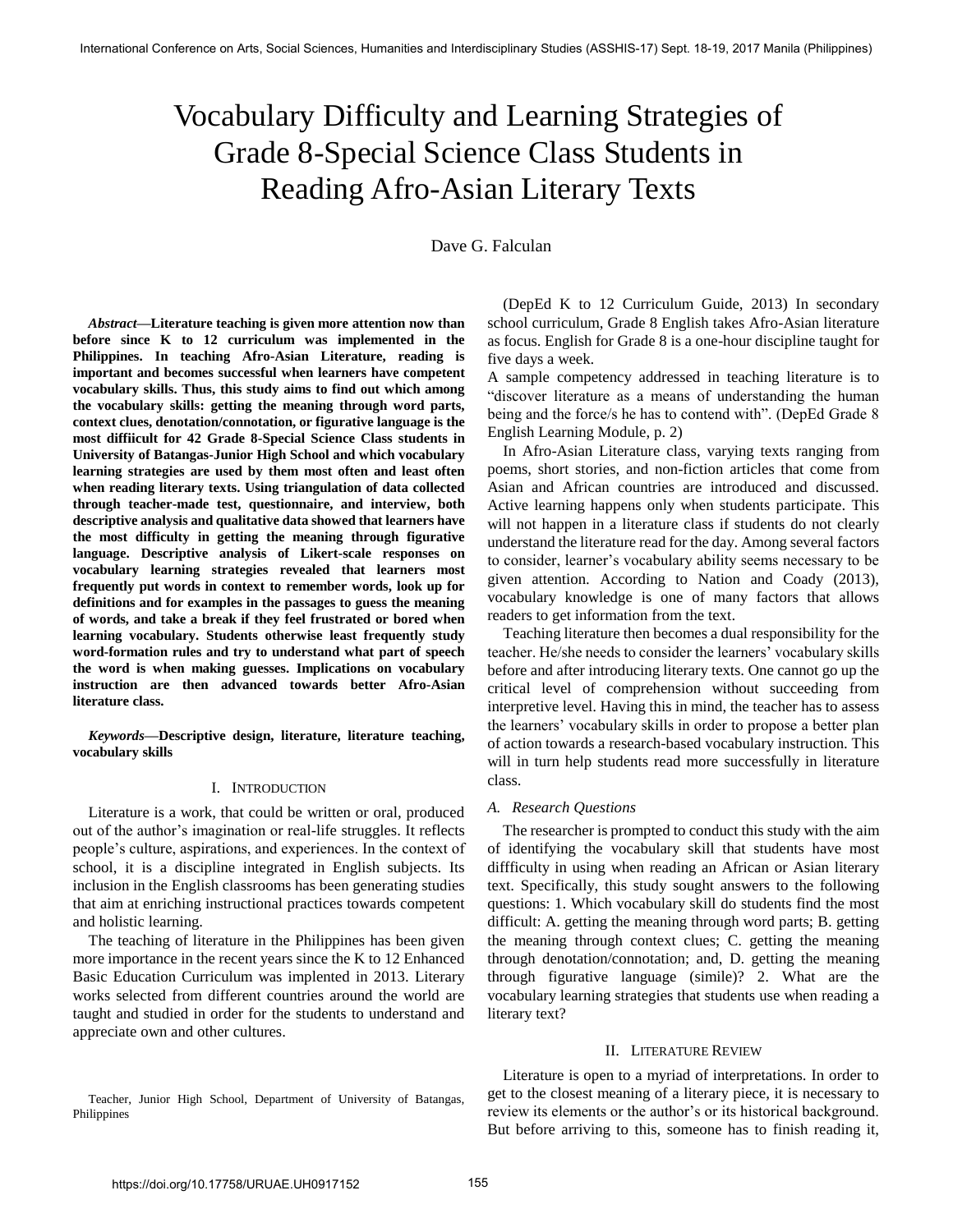understand the events, or connect the flow of ideas. Reading of a literary piece becomes a waste of time if he/she does not understand it. Hence, comprehension is one of the goals of reading literature. (Concannon-Gibney & Murphy, 2012, cited in Gonzales, 2014)

We can understand what we listen to or read through vocabulary. Tizon (2009) strongly believes that a limited vocabulary prevents learners to succeed in their speaking or reading endeavor. Johnson and Johnson (n.d.) states that reading comprehension and vocabulary knowledge are strongly correlated; limited vocabularies prevent students from comprehending texts. According to Brumfit (1986, as cited in Sidhu & Fook, 2010), the study of literature would not be beneficial if the learners do not possess the necessary linguistic and literary competency to understand the texts.

The place of vocabulary in teaching literature, thus, should be taken into consideration. In here comes the importance of vocabulary instruction. According to Kamil & Hiebert (2005, cited in Butler, et.al., 2010) vocabulary, in a more specific sense, refers to the kind of words that students must know to read increasingly demanding text with comprehension. Biemiller (2005, cited in Butler, et.al., 2010) states that defiency in adequate word identification skills or adequate vocabulary will ensure failure in reading.

Sedita (2005) views effective vocabulary instruction as one that involves multi-component approach in developing vocabulary knowledge. This includes promoting word consciousness, teaching word meaning directly, and teaching independent word-learning strategies, including the use of context clues, the use of word parts, and the efficient use of the dictionary. In a review of the current research on vocabulary instruction, findings provided a foundation for a rich vocabulary instruction. These findings encourage that vocabulary instruction should provide direct instruction of vocabulary words for a specific text, repeated and multiple exposures to vocabulary items, active engagement that goes beyond memorized definition, and multiple methods of vocabulary instruction (Butler, et.al., 2010). Johnson and Johnson (n. d.) suggest strategies and tehniques in teaching vocabulary that include emphasis on wide reading, learning from context, use of prefixes, suffixes, and roots, use of graphic organizers, extended instruction through read-aloud.

While the students read, they have special ways of processing information to be more successful in comprehending, acquiring, organizing and storing new information. O"Malley and Chamot (1996, cited in Kulikova, 2015) call these as learning strategies. Students who use vocabulary learning strategies may have higher chances of reading success in literature class. According to Huang and Eslami (2013), it is very difficult to acquire and store all the vocabulary in mind, hence, learners have to look up or infer the meaning of the word. This can be done by using dictionary and guessing strategies. Kulikova (2015) conducted an extensive review on vocabulary learning strategies. She compiled these strategies that include memory-based learning strategies which enhance learners' recall in the future, mnemonics which use acoustic and imagery, vocabulary inferencing strategies including word part analysis and the use of context, and consulting a reference source.

Because literature requires reading, it is necessary to explore the aspects that may affect reading comprehension in which one is vocabulary. One cannot appreciate or learn from literature if he/she does not get its meaning.

#### III. METHODOLOGY

### *A. Research Design*

The study used a quantitative method of research to identify which vocabulary skill students do find the most difficult to use in reading Afro-Asian literary texts. Descriptive research is conclusive in nature because it gathers quantifiable information that can be used for statistical inference on target audience throug[h data analysis](http://fluidsurveys.com/response-analysis/) (FluidSurveys Team, 2017). Triangulation, which entails gathering data from a variety of sources, was employed in this study to provide accuracy of information and consistency of findings. According to Kulikova (2015), when data are collected with different methods, it enhances the trustworthiness of the findings. In this study, quantitative data were collected by administering a teacher-made vocabulary test and survey. These data were triangulated with qualitative data, which were taken from the responses of the randomly asked students in the unstuctured interview.

## *B. Participants*

The respondents in this study are forty-two (42) Grade 8 students who belong in the Special Science Class of University of Batangas - Junior High School Department and are taking up Afro-Asian literature for the school year, 2016-2017. The respondents were selected through convenience sampling. Convenience sampling is used where subjects are selected because of their convenient accessibility and proximity to the researcher. This non-probability sampling technique was chosen and employed because by the time of data collection, students were already on their vacation. Students were reached through Facebook messenger and those who gave their consent and interest in the study were included as respondents.

#### *C. Research Instruments*

The first instrument used in the study is a teacher-made test constructed by the researcher based on the syllabus and the reference materials used in the classroom teaching in the research locale. The vocabulary test consists of forty (40) items designed to measure the students' ability in using the vocabulary skills towards understanding the selected literary texts. A Table of Specifications that adhere to Bloom"s Taxonomy of Learning Outcomes was prepared to ensure the test's content validity. There were four vocabulary skills tested, ten (10) items were prepared for each skill, namely: (1) getting the meaning through word parts; (2) getting the meaning through context clues; (3) getting the meaning through denotation/connotation; and, (4) getting the meaning through figurative language, which in this study is focused on simile. These skills were actually the lessons taught in the class and were aligned to the school"s curriculum. A survey questionnaire was also used for the ranking of the different manifestations of vocabulary skills. Through this method, students were asked to rank the vocabulary skills according to level of difficulty using a 5-point Likert Scale. In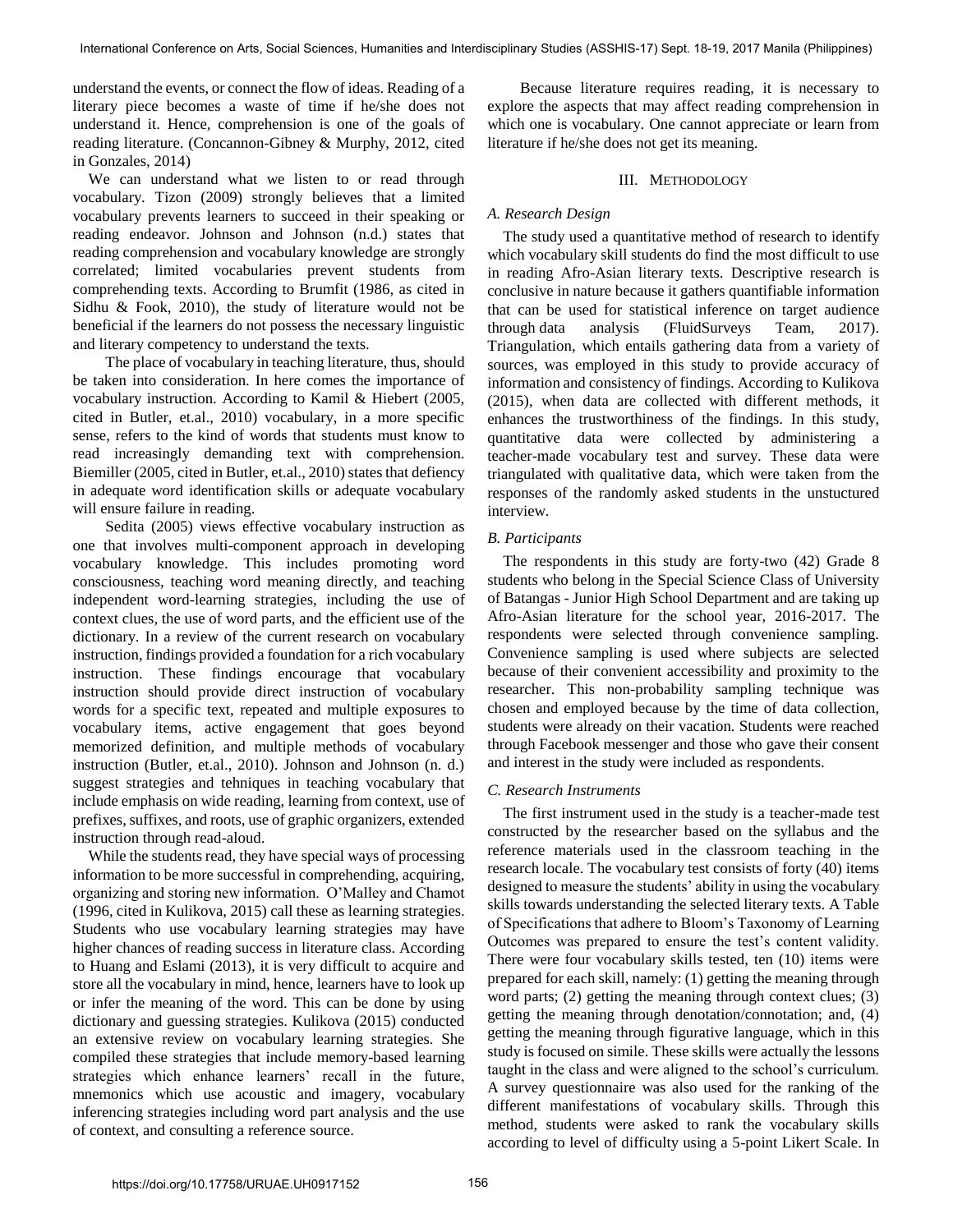order to obtain data about the vocabulary strategies that the respondents use in reading literary texts, another questionnaire was used, adapted from Kulikova"s (2015) instrument. Some items were also taken from Gu"s (2005, cited in Kulikova, 2015) questionnaire. The modified 6-point Likert Scale questionnaire consists of 14 items that include memory strategies, guessing strategies, and affective strategies. It is designed to identify the most frequently and least frequently used strategies by the respondents. Lastly, eight (8) students who were randomly selected were asked questions in an unstructured interview in order to confirm whether the test results corroborate with what the students felt which items were the most diffiult in the test.

#### *D. Data Collection*

The data collection procedure is shown in Fig. 1. After the respondents gave their consent, the researcher sent them the copy of the vocabulary test. One day was allotted for the test taking. After which, the survey questionnaires were sent. Students were randomly selected for the unstructured interview. The entire data collection period took four days to finish because some respondents could not be easily reached.

Data obtained were processed and analyzed. Descriptive statistics that include means, standard deviation, and percentage were used to answer the research questions. To establish the reliability of the vocabulary test result, the Pearson"s correlation coefficient was computed. Meanwhile, Cronbach"s Alpha value was computed to establish the reliability of the Likert-Scale responses. Gliem and Gliem (2003) posit that when using Likert-type scales, it is imperative to calculate and report Cronbach"s alpha coefficient for internal consistency reliability. Microsoft EXCEL and Statistical Package for the Social Sciences (IBM SPSS Statistics) were used.



Fig. 1. The Process of Administering the Research Instruments

#### IV. RESULTS AND DISCUSSION

In order to answer the first research question, means of test scores in each vocabulary skill were computed to determine the extent of differences among the scores of the students. Table 1 presents the results of the vocabulary test. The computed mean score for each vocabulary skill is shown. On Table 2, the extent of score dispersion or the standard deviation is presented.

The result shows that the respondents' mean score in the skill "getting the meaning through context clues" is 7.26 which is the highest among the means. The skill that has the second highest mean, 6.83, is "getting the meaning through word parts". Meanwhile, in the skill "getting the meaning through denotation/connotation" the respondents got a mean score of 6.14. The respondents got the lowest mean score of 5.69 for the skill "getting the meaning through figurative language". Based on the computed means, it shows that the respondents had the most difficulty in using the skill of getting the meaning of unfamiliar words through figurative language, given that their mean score in that skill is the lowest among other skills. On the other hand, it is shown that the skills, namely: getting the meaning through denotation/connotation and through word parts, are average. The respondents found it easy to use the skill of getting the meaning through context clues.

TABLE I: STUDENTS" VOCABULARY TEST SCORES

| Vocabulary Skill                                      | Mean | Std. Deviation |
|-------------------------------------------------------|------|----------------|
| Getting the meaning through word parts                | 6.83 | 1.545          |
| Getting the meaning through context clues             | 7.26 | 1.697          |
| Getting the meaning through<br>denotation/connotation | 6.14 | 1.733          |
| Getting the meaning through figurative language       | 5.69 | 2.078          |

The results of the present study support the findings of Tizon (2009). Her findings, wherein students had better scores in contextualized vocabulary than word vocabulary, showed that contexts can help explain the meanings of an unfamiliar word and can be a great help on students"vocabulary growth. She claims that looking at the context in which the word appears seems to be the best way of learning vocabulary. In the present study, the respondents had higher mean scores in getting the meaning through context clues than getting the meaning through word parts.

On the contrary, figurative language is used when speakers mean something other than what they literally say. The reason why getting the meaning through figurative language could be difficult is related to the cognitive process that learners have to undergo wherein they have to go beyond the literal meaning conveyed in the text. According to Sikos et. al. (2008), to get the meaning of a figurative language, the two cerebral hemispheres of the brain have to work in parallel; meaning is interpreted beyond the literal meaning of the words.

TABLE II: SCORE DISTRIBUTION OF VOCABULARY TEST RESULTS BASED ON THE COMPUTED SD

|                                          |           | <b>Scores</b>         |              |      |                       |       |  |
|------------------------------------------|-----------|-----------------------|--------------|------|-----------------------|-------|--|
| Vocabulary                               | <b>SD</b> | $-2SD$                | $-1SD$       |      | 1SD                   | 2SD   |  |
| Skill                                    |           | 13.6<br>$\frac{0}{0}$ | 34.1<br>$\%$ | Mean | 34.1<br>$\frac{0}{0}$ | 13.6% |  |
| 1. Word Parts                            | 1.55      | 3.74                  | 5.29         | 6.83 | 8.38                  | 9.92  |  |
| 2. Context<br>Clues                      | 1.70      | 3.86                  | 5.56         | 7.26 | 8.96                  | 10    |  |
| 3. Denotation/                           | 1.73      | 2.67                  | 4.41         | 6.14 | 7.87                  | 9.61  |  |
| Connotation<br>4. Figurative<br>language | 2.08      | 1.53                  | 3.61         | 5.69 | 7.77                  | 9.85  |  |

Note: SD=standard deviation, rounded to two decimal points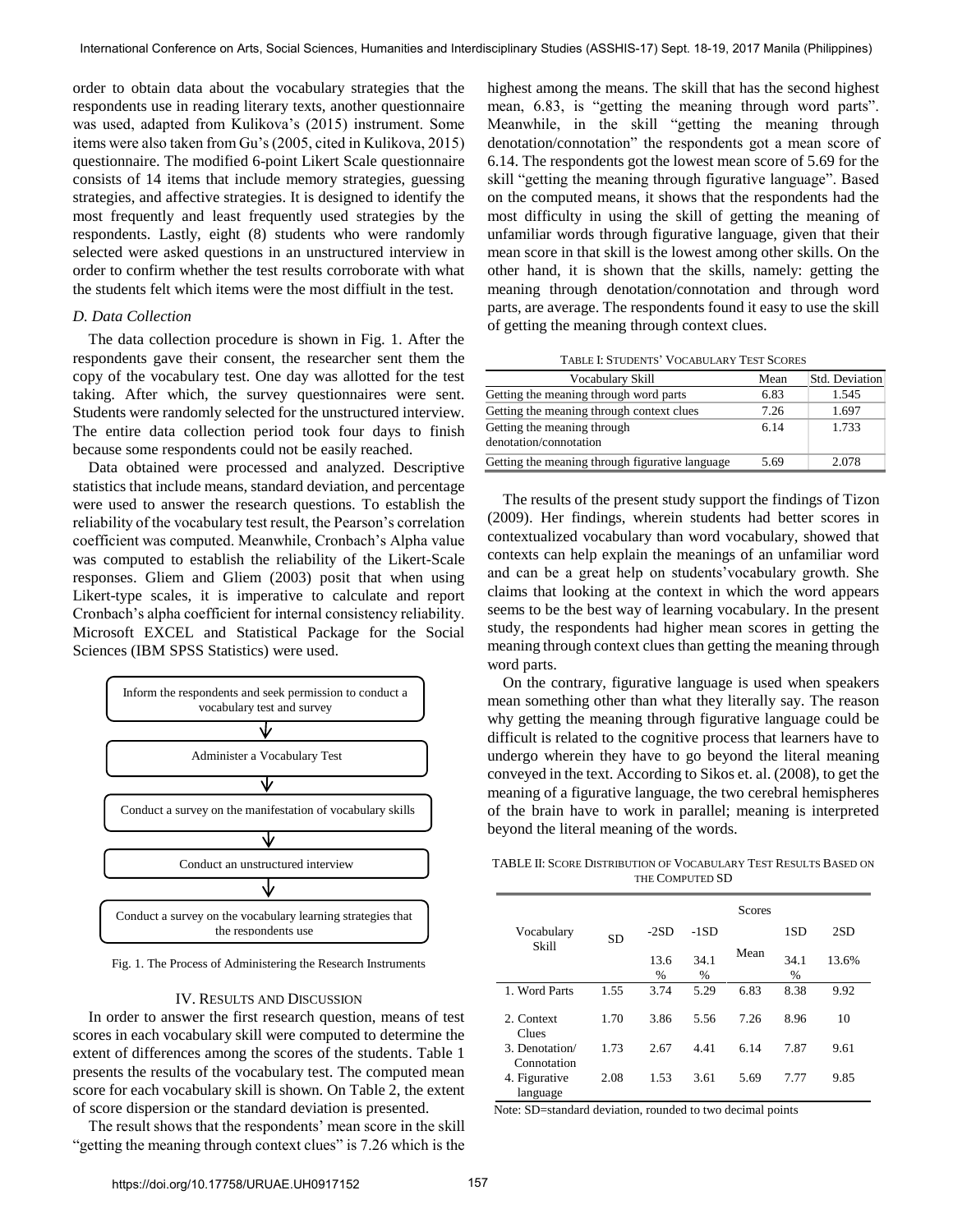The Pearson"s r value of the test result is 0.68 which indicates a strong positive relationship. The computed Spearman-Brown coefficient is 0.81. Thus, the test result is reliable. The standard deviation of the scores was also computed to identify how widely spread or tightly clustered the scores are. Table 2 presents score distribution of the vocabulary test results. The skill "getting the meaning through word parts" had the lowest standard deviation, which can be interpreted as that the respondents' scores tend to be closer to the mean. The score distribution shows that 1 standard deviation from the mean, the lowest score is 5 while the highest score is 8. Moreover, the skill "getting the meaning through context clues" had the second lowest standard deviation. The score distribution shows that the lowest score, 1 standard deviation from the mean, is 5 while the highest score, 1 standard deviation from the mean, is 8. It can be noted that the respondents' scores have a slight difference in standard deviation in two skills (1 SD), however the mean for the skill "getting the meaning through context clues" is higher, it can be interpreted that it is easier for the respondents to identify the meaning of an unfamiliar word though context clues than studying the word parts (prefix or suffix). The third skill, with the third lowest standard deviation is, "getting the meaning through denotation/connotation". The score distribution shows that the lowest score, 1 standard deviation from the mean, is 4, while the highest score is 7. On the other hand, the skill with lowest mean score (getting the meaning through figurative language) had the highest standard deviation among the skills. It signifies that scores for this skill tend to be farther away from the mean. The score distribution shows that, 2 standard deviation from the mean, the lowest score is 1 while the highest score is 9. It signifies that students find it most difficult to identify the meaning of a new word by interpreting the figurative language.

Aside from the test scores, the respondents were also requested to rank the four vocabulary skills based on how they perceive it. The self-reported questionnaire used a 5-point Likert Scale, where: 5 - Most difficult; 4 - Difficult; 3 - Average; 2 - Easy; and 1 - Very Easy.

Table 3 presents the level of difficulty of the vocabulary skills as perceived by the respondents. The computed Cronbach"s Alpha coefficient of the responses is 0.77. The value based on George and Mallery's (2003, cited by Gliem & Gliem, 2003) rules of thumb is acceptable.

TABLE III: LEVEL OF DIFFICULTY OF VOCABULARY SKILLS AS PERCEIVED BY THE RESPONDENTS

| Vocabulary Skill                                   | Mean |  |
|----------------------------------------------------|------|--|
| Getting the meaning through word parts             | 2.98 |  |
| Getting the meaning through context clues          | 3.07 |  |
| Getting the meaning through denotation/connotation | 2.69 |  |
| Getting the meaning through figurative language    | 3.45 |  |

The result shows that the mean of the skill "getting the meaning through figurative language" (M=3.45) is highest among the four skills. It signifies that students perceived this skill as average. It is followed by "getting the meaning through context clues with the computed mean of 3.07. The students indicated that getting the meaning through word parts  $(M=2.98)$ is slightly easier than the using context clues. "Getting the meaning denotation/connotation" received the lowest mean (M=2.69), therefore, it is the easiest vocabulary skill to use for the students.

To further validate the quantitative data, an unstructured interview among the eight (8) randomly selected students were conducted. The qualitative data served to gather the students' views on which skill they think is easy or difficult for them. Table 4 reveals the students' answers to the interview.

TABLE IV: STUDENTS" RESPONSES ON INTERVIEW

|          | %      | Response                                                               |
|----------|--------|------------------------------------------------------------------------|
|          | 37.5   | Getting the meaning through context clues is the most<br>difficult.    |
|          | 62.5   | Getting the meaning through figurative language is the most difficult. |
| $\cdots$ | $\sim$ | $\alpha$ , $\alpha$ , $\alpha$                                         |

Note: f=number of students; %=percentage

Students were asked a question: "Which of the vocabulary skills tested do you feel the most difficult to answer?" Some students responded with three or more items. The researcher requested them to select at least one item from the test questions. The responses were recorded and identified based on the Table of Specifications. Meanwhile, some students' responses were just simply the vocabulary skill being tested. The researcher conducted the interview through Facebook messenger.

Student1 : Yes. Context clues.

Student2: *Para po sa akin ay* no. 20. (For me, its item 20.) Note: This item is focused on context clues.

Student3: *Sa* part *po kung paano aalamin ang* meaning *ng* underlined word *na hindi gumagamit ng* references. (On the part where I have to guess the meaning of the word without the aid of a reference material is the hardest for me.)

Student4: "*Yung* vocabulary test *po mahirap*. No. 35 *po*. (This item is under figurative languages.)

Student5: The items on context clues *po*? *Medyo mahirap po*.

Student6: #38 Sir. (This item falls under "getting the meaning through figurative languages.)

Student7: "*Yun pong* last item (no. 4). (In here, the student was referring to the item on the questionnaire for ranking of difficulty, which is getting the meaning through figurative language.)

Student8: "*Yun pong* nos. 3, 8, 12, 26, 27, 30, 33. (The researcher requested the student to select one.) No. 33 po.

Based on the students' responses, three  $(3, 38\%)$  students picked the use of context clues as difficult for them. On the other hand, more than half of the respondents felt it was getting the meaning through figurative language (5, 63%) that was difficult for them.

Descriptive statistics was used in order to answer the second research question. Items 1-3 explored the frequency with which the respondents use memory strategies; items 4-12 dealt with guessing strategies; while, items 13-14 were about affective strategies. Descriptive analysis of the memory strategies are presented in Table 5. A 6-point Likert Scale was referred to for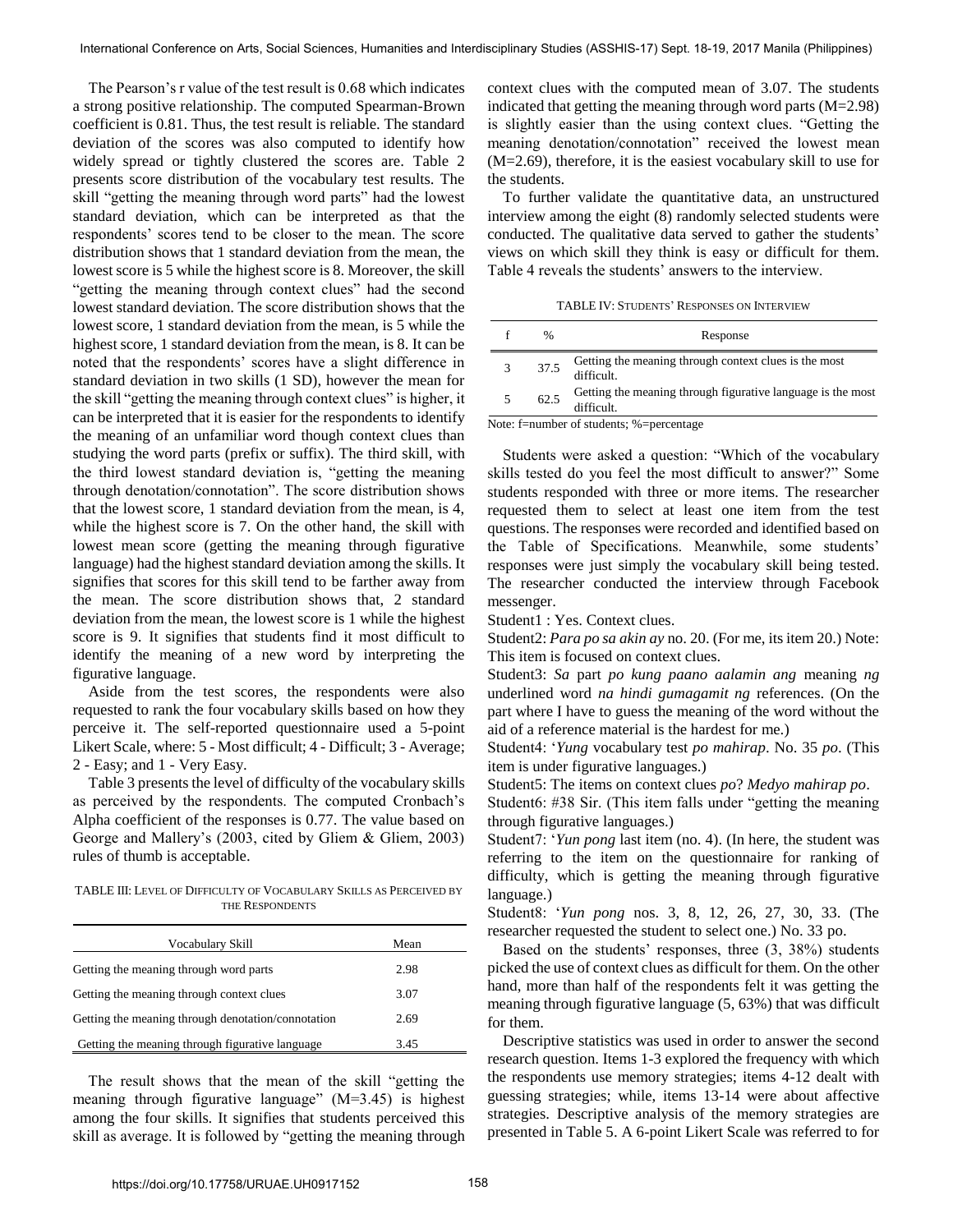rating the frequency of use. Students used  $1 = I$  never do that; 2  $=$  I very rarely do that;  $3 =$  I seldom do that;  $4 =$  I sometimes do that;  $5 = I$  often do that;  $6 = I$  always do that. The computed Cronbach"s Alpha coefficient for the responses on vocabulary learning strategies is 0.88 which is interpreted as good reliability.

TABLE V: RESPONSES ON VOCABULARY MEMORY LEARNING STRATEGIES

| <b>Memory Strategies</b>                                                           | Mean | SD   |
|------------------------------------------------------------------------------------|------|------|
| 1. I learn words better when I put them in context                                 | 4.40 | 1.23 |
| (e.g., phrases, sentences).                                                        |      |      |
| 2. When I learn new words, I analyze them in                                       | 4.14 | 1.22 |
| terms of their prefixes, stems, and suffixes.                                      |      |      |
| 3. I study word–formation rules in order to                                        | 4.02 | 1.28 |
| remember more words.<br>$\mathbf{M}$ and $\mathbf{M}$ is the state of $\mathbf{M}$ |      |      |

Note: SD=standard deviation

Based on the results, students indicated that they sometimes *learn better when they put words in context* (item 1) with which the computed mean is 4.40. It is the most frequently used memory learning strategy by the respondents. In addition, students sometimes *analyze words in terms of prefixes, stems, and suffixes* (item 2, M=4.14) which is the second frequently used among the memory strategies. The results further show that the least popular strategy in the group is to *study word-formation rules* (item 3) with the mean of 4.02 used by the respondents sometimes.

| <b>Guessing Strategies</b>                                                                                                | Mean | SD    |
|---------------------------------------------------------------------------------------------------------------------------|------|-------|
| 4. When reading, I have a sense of which word I<br>can guess and which word I cannot.                                     | 4.43 | 1.213 |
| 5. I make use of context to guess the meaning of a<br>word I do not know.                                                 | 4.60 | 1.127 |
| 6. When I guess the meaning of a word, I try to<br>understand what part of speech it is.                                  | 4.02 | 1.000 |
| 7. When I guess the meaning of a word, I analyze<br>its parts (prefix, root, and suffix).                                 | 4.07 | 1.156 |
| 8. I use alternative cues and try again if I fail to<br>guess the meaning of a word.                                      | 4.07 | 1.197 |
| 9. I make use of the logical development in the<br>context when guessing the meaning of a word.                           | 4.05 | 1.035 |
| 10. I look for other words or expressions in the<br>passage that support my guess about the meaning<br>of a new word.     | 4.38 | 1.168 |
| 11. I look for any definitions or paragraphs in the<br>passage that supports my guess about the meaning<br>of a new word. | 4.64 | 1.032 |
| 12. I look for any examples provided in the<br>context when guessing the meaning of a new<br>word.                        | 4.64 | 1.226 |

Note: SD=standard deviation

Guessing strategies are aimed at making learners aware of the range of information available from context (Nation & Coady, 2013). Presented on Table 6 are the responses of the respondents on the use of guessing strategies. It can be noted that students used most frequently both the strategies of *looking up for any definitions in the passage* (item 11, M=4.64) and of *looking up for any examples provided in the context* (item 12, M=4.64) when guessing the meaning of a new word. The next most popular strategy among the respondents used sometimes is the *use of context to guess the meaning of the word* (item 5, M=4.60). The students also indicated that they sometimes have *the sense of which word they can guess and cannot when reading* (item 4, 4.43). The mean for the strategy of *looking for other words or expressions in the passage* (item 10, 4.38) indicated that these are also sometimes used by the respondents. Meanwhile, there is an equal frequency of use of the strategies of *analyzing the word parts* (item 7, M=4.07) and *using alternative cues and trying again after failing to guess the meaning of the word* (item 8, 4.07). The students sometimes use these strategies. The *use of the logical development in the context* (item 9) received a mean of 4.05 indicating its lesser popularity among the respondents. The respondents reported also that they least frequently used the strategy of *trying to understand what part of speech the new word is* (item 6, M=4.02).

The results on the use of logical development in the context found as the second least frequently used guessing strategies in the present study contradicts the findings of Huang and Eslami (2013). Ther findings suggested that learners who were international graduate students most often used the main idea in formulating guesses. One factor to consider in the conflict of the findings is the respondents' educational level. However, the results on the use of word parts yield similar findings. This strategy is less frequently used by the learners compared to the use of contextual clues in guessing the meaning of a new word.

It is interestesting to note that the learners use the strategy of using definition or example clues in the passage more frequently than analyzing the word parts. According to Nation and Coady (2013), the use of word form in guessing should be done only after the context has been used. Learners who heavily depend on word form are said to have poor vocabulary knowledge.

TABLE VII: RESPONSES ON VOCABULARY AFFECTIVE LEARNING STRATEGIES

| <b>Affective Strategies</b>                                                                                                                                | $1+2+3$ | $4+5+6$ | Mean | SD    |
|------------------------------------------------------------------------------------------------------------------------------------------------------------|---------|---------|------|-------|
| 13. If I feel bored or frustrated<br>while learning vocabulary, I give<br>$up.*$                                                                           | 19%     | 81%     | 4.43 | 1.233 |
| 14. If I feel bored or frustrated<br>while learning vocabulary, I take<br>a break or I remind myself that<br>vocabulary is important, and then<br>1 go on. | 31%     | 69%     | 4.21 | 1.474 |

Note: SD=standard deviation; \*=reverse scored

1+2+3=never+very rarely+seldom; 4+5+6=sometimes+often+always

The result of the responses on affective strategies is presented in Table 7. According to Oxford (1990, cited by Kulikova, 2015), affective strategies may lessen the anxiety of the learners by self-encouraging and reminding oneself of goals, progress made, and resources available. In order to compare all the mean scores, the responses in item 13 were recoded: 1 became 6, 2 became 5, 3 became 4, 4 became 3, 5 became 2, and 6 became 1. The combined percentage of the students' responses were also indicated in the table. The strategy of *giving up when it feels boring or frustrating* (item 13) had the mean of 4.43. It indicates that the respondents seldom give up while learning vocabulary.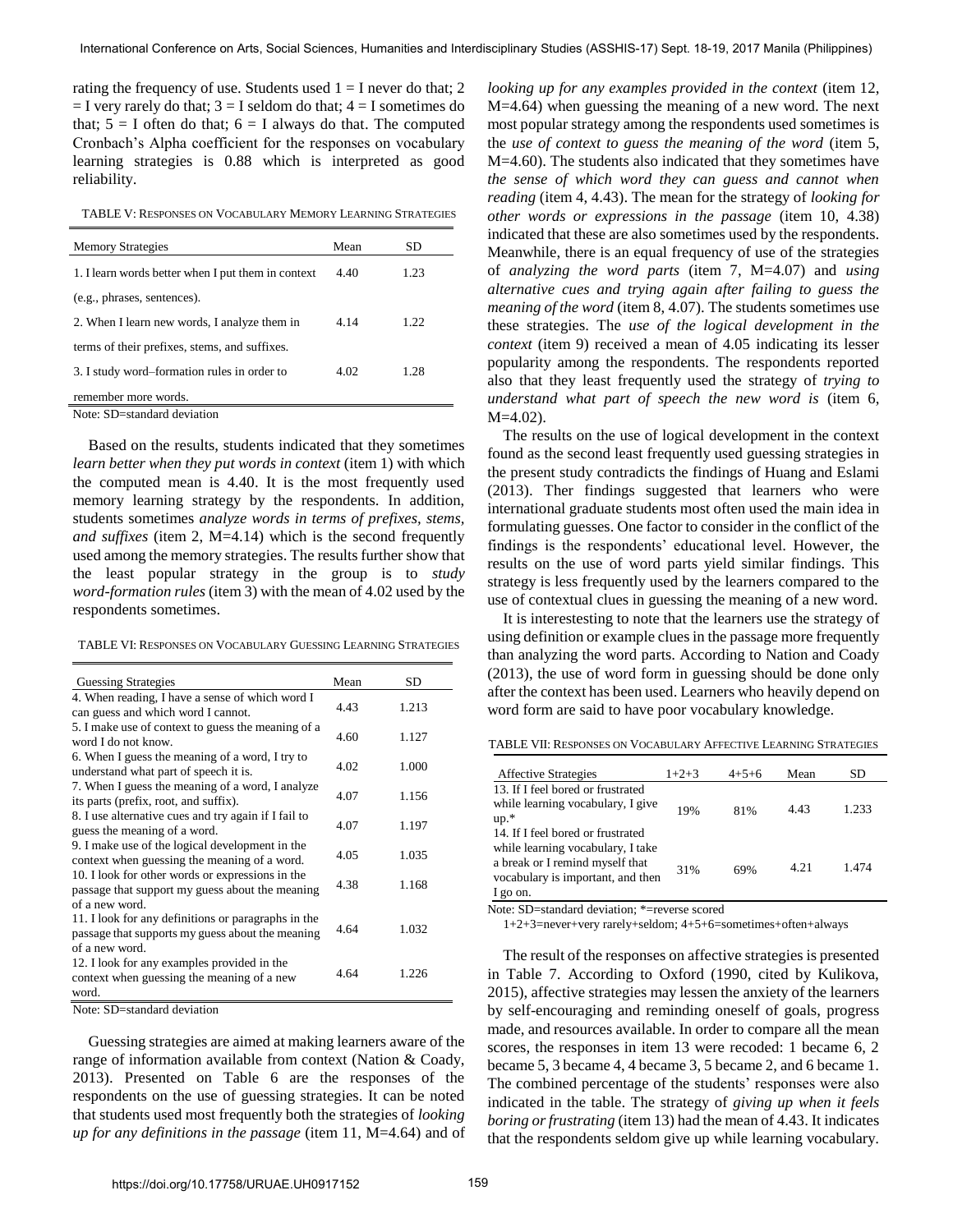Only ninteen percent (19%) reported that they sometimes to always give up. The result shows consistency where the strategy of *going on after taking a break when it felt boring or frustrating to learn vocabulary* (item 14) received a mean of 4.21. Sixty-nine percent (69%) of the students reported that they sometimes to often continue learning vocabulary despite experiencing boredom or frustration. Only thrity-one percent (31%) reported of never to seldom *going on to learn vocabulary*.

The findings on the affective strategies, according to Kulikova (2015), may have an implication on vocabulary learning. The results of the present study shows that learners controlled their emotions for some time to cope with difficulties encountered in the learning process.

#### IV. IMPLICATIONS

The results of this study have some implications to classroom instruction. First, the teacher of the respondents has to improve his instruction that focuses on teaching the skill of getting the meaning through figurative language. This skill is especially important and useful when reading lyrical poems or free verses, where poets create vivid mental images and convey meaning beyond literal. It is needed to modify his existing strategies that will help sudents apply the said skill more effectively. Secondly, data obtained from student"s perception and interview responses reveal that there are students who find it difficult to get the meaning of new words through context clues. The teacher has then to ensure that all students receive equal instruction in any of the vocabulary skills. And finally, the teacher has to find ways to increase or sustain the students" motivation to learn vocabulary since results showed that students indicated of instances that they seldom give up during the process.

#### V. CONCLUSION

In order to yield more valid findings, triangulation was used in the study. To identify which vocabulary skill students have difficulty with in reading Afro-Asian literature, data were gathered from vocabulary test scores, perception, and interview responses of the students. Statistical data showed that students have the most difficulty in getting the meaning through figurative language. A similar finding is revealed by the respondents' self-reported questionnaire in which they ranked the highest the skill getting the meaning through figurative language. Based on the students' interview answers, getting the meaning through figurative language is the most dificult skill for them. It is therefore concluded that students find the vocabulary skill, "getting the meaning through figurative language" the most difficult among the four skills.

Among the memory strategies, students most frequently used words in context to learn better. Students least frequently study word-formation rules to remember words. In making guesses to get the meaning of the text, students most frequently look up for any definitions and examples in the passages. Students try to identify what part of speech the word is when guessing its meaning with the least frequency. In dealing with boredom or failures in learning vocbulary, students most

frequently take a break or cheer oneself to continue. Students occasionally give up when bored or frustrated.

It is therefore concluded that students use memory strategies, guessing strategies and affective strategies in vocabulary learning. Students remember words better when used in context than studying word-formation rules. Students tend to use contextual clues more often than word parts and parts of speech when making guesses. When fed up of difficult vocabulary, students give up from time to time but still go on after taking a break or cheering oneself.

#### APPENDIX

# TEACHER MADE TEST ON VOCABULARY SKILLS

**Table of Specifications** 

| Skills:                                                               |                                                                                                                                     | Level of Learning Outcomes |                |                       |                               |        |       | No. o                   |  |
|-----------------------------------------------------------------------|-------------------------------------------------------------------------------------------------------------------------------------|----------------------------|----------------|-----------------------|-------------------------------|--------|-------|-------------------------|--|
|                                                                       | Literary Selection's                                                                                                                | (8)                        |                | Άø                    |                               |        | Έ     | <b>Remni</b>            |  |
| Lefting (fun cholarsmy)<br>micughword pans.                           | <b>Thousand Charges</b><br>The Talking Pamir<br>C. Africa.                                                                          | <b>STOP</b>                | $(3-1, 7)$     | 优站                    | 採用<br>0,101                   | (1)    |       | $\overline{\mathbf{1}}$ |  |
| letting the missong<br><b>Through context</b><br>thats a              | D. Grianges<br>The Talking Partit<br>This Volan<br>This Workswork Pear<br>Trujub<br>H. A Little treature.<br>I. Encountering Sumsw. |                            | 01:13.<br>14   | (15.17.<br>201        | (12.16)<br>18, 19)            |        |       | $^{18}$                 |  |
| Gaffirto the meaning<br><b>ITSKING</b><br>dirickatory.<br>connotation | The Analycts<br><b>K. The Incovedible Voyage</b><br>of the Kandyayae<br>Sakason to the Dawn<br>M. The Spoker's Thread.              |                            | (22.29)        | 0125<br>283<br>$\sim$ | $\frac{123}{24.20}$<br>27.701 |        |       | 百                       |  |
| Getting the meaning<br>missagh figurativa.<br><b>NATIONALISM</b>      | N. Growth Rings<br>O. The Crane<br>This Voter.<br>p.<br>G. Films<br>R. After the Flam                                               |                            | (32.34)<br>391 | GD                    | 5<br>(33.36)<br>37,50.<br>40  | $1001$ |       | W                       |  |
|                                                                       |                                                                                                                                     |                            |                |                       |                               |        | Total | 48                      |  |

Table of Specifications on Teacher-made Vocabulary Test Since comprehension using vocabulary skills requires students to apply what they have learned and the aim of the test does not cover the critical and evaluative levels of comprehension, items were classified only in the levels of comprehension up to synthesis.

#### **REFERENCES**

- [1] Butler, S. et. al. (2010). A Review of the Current Research on Vocabulary Instruction. [Online]. Available: <https://www2.ed.gov/programs/readingfirst/support/rmcfinal1.pdf>
- [2] Gliem, J. & Gliem, R. (2003). Calculating, Interpreting, and Reporting Cronbach"s Alpha Reliability Coefficient for Likert-Type Scales. [Online] Available: [http://www.ssnpstudents.com/wp/wp-content/uploads/2015/02/Gliem-G](http://www.ssnpstudents.com/wp/wp-content/uploads/2015/02/Gliem-Gliem.pdf) [liem.pdf](http://www.ssnpstudents.com/wp/wp-content/uploads/2015/02/Gliem-Gliem.pdf)
- [3] Gonzales, W. (2014). The teaching of Afro-Asian literature: A comparison between the nonconventional learner-centered and the conventional teacher-centered approaches. TESOL International Journal , 9 (2), 63-77.
- [4] Huang, S. & Eslami, Z. (2013). The Use of Dictionary and Contextual Guessing Strategies for Vocabulary Learning by Advanced English-Language Learners. [Online] Available: [www.ccsenet.org/journal/index.php/ells/article/download/28920/17223](http://www.ccsenet.org/journal/index.php/ells/article/download/28920/17223)
- [5] Johnson, C. & Johnson, D. (n. d.). Why Teach Vocabulary?. [Online]. Available:
	- [http://eps.schoolspecialty.com/EPS/media/Site-Resources/downloads/art](http://eps.schoolspecialty.com/EPS/media/Site-Resources/downloads/articles/) [icles/w](http://eps.schoolspecialty.com/EPS/media/Site-Resources/downloads/articles/)hy\_teach\_vocabulary.pdf
- [6] Kulikova, O. "Vocabulary learning strategies and beliefs about vocabulary learning: a study of beginning university students of Russian in the United States." PhD (Doctor of Philosophy) thesis, University of Iowa, 2015. [Online]. Available:<http://ir.uiowa.edu/etd/1868.>
- [7] Nation, P. & Coady, J. (2013). *Vocabulary and Language Teaching*. New York, USA: Routledge
- [8] Republic of the Philippines Department of Education. (n.d.). Grade 8 Learning Module in English. [Online]. Available: [http://docslide.us/education/grade-8-learning-module-in](http://docslide.us/education/grade-8-learning-module-)-english-comple te.html